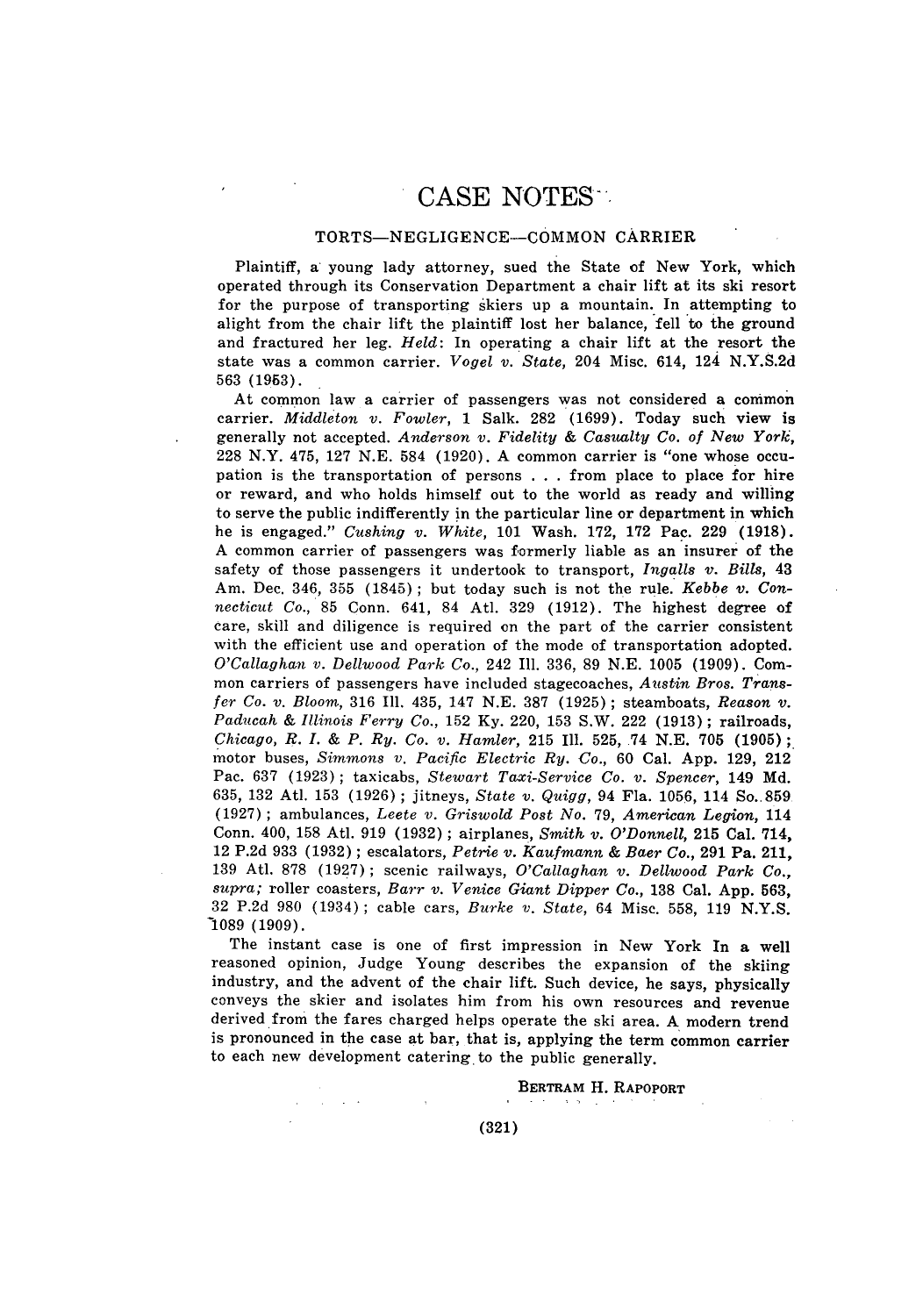# EVIDENCE-EXPERT TESTIMONY-RESULTS OF RADAR TIMING DEVICES ARE INADMISSIBLE WITHOUT EXPERT TESTIMONY AS TO THE ACCURACY OF THE PRINCIPLE

Defendant was convicted of driving an automobile in excess of speed limits established by city ordinances. The trial court admitted in evidence records of the defendant's speed obtained by the use of radar timing devices. The foundation for this evidence was the testimony of the police officers who had timed the defendant and the technician who had installed the radar device in the police car. While these witnesses knew how to operate the device, none of them were familiar with the principles upon which it was based, and none were trained in electronics or radar. The defendant appealed, contesting the admissibility of the results of the radar device. *Held:* Reversed. Testimony of speed based on the results of radar speed-testing devices is inadmissible in the absence of a proper foundation laid by the testimony of competent experts as to the accuracy of the principles of physics upon which the device is based. *People v. Offerman,* 204 Misc. 769, 125 N.Y.S.2d **179** (1953).

Once the instrument or process used is established as accurate, knowledge gained by the aid of a scientific device or process is as admissible as evidence obtained by the unaided senses. 3 WIGMORE, EVIDENCE § 795 at p. 189 (3d ed. 1940). This requisite accuracy may be established by a foundation of expert testimony. *Ibid.* An expert may be defined as a person who, because of special knowledge or experience is able to give testimony on matters which are unknown to the average man. *Ausmus v. People,* 47 Colo. 167, observation without study or experience. Wheeler & Wilson Mfg. Co. v. Buckhout, 60 N.J. 102, 36 Atl. 772 (1897). There are degrees of expert testimony, *Kelly v. Richardson*, 69 Mich. 436, 37 N.W. 514 (1888), ranging from that requiring only ordinary intelligence and certain practical experience, *Crosby v. Wells*, 73 N.J.L. 790, 67 Atl. 295 (1907), to that requiring highly technical training in specialized fields of arts and science. *May v. Bradlee,* **127** Mass. 421 (1879). Cases falling close to the latter category are: an out of state attorney's testimony as to the law of the state in which he practices, *Chattanooga, Rome and Columbus R.R. Co. v. Jackson,* 86 Ga. 686, 13 S.E. 109 (1890); a chemist's analysis of the contents of a fluid, *Delaney v. Morris,* 193 **Okl.** 589, 145 P.2d 936 (1944); or of the intoxicating effect of a percentage of alcohol in the blood, *Macon Busses, Inc.- v. Dashiell,* **73** Ga. App. 108, 35 S.E.2d 666 (1945) ; a physician's testimony regarding a disease, *Hook v. Stovall,* 26 Ga. 704 (1859), or cause of death, *Edge v. State,* 144 Tex. Cir. R. 408, 164 S.W.2d **677** (1942), or whether certain stains are human blood, *State v. Knight,* 43 Me. 11 (1857). In order to introduce X-ray plates into testimony, one must be prepared to show **(1)** the accuracy of the plates, *Rienhold v. Spencer,* 53 Idaho 688, **26** P.2d **796** (1933) ; (2) the experience and intelligence of the party taking the picture and testifying in regard to it, *Bruce v. Beall,* 99 Tenn. 303, 41 S.W. 445 (1897), and (3) the accuracy of the particular machine used, *Luchenmyer v. Glotfeltey,* 248 Ill. App. 397, 2 N.E.2d **180** (1936). The results of "lie detector" tests are entirely excluded because these tests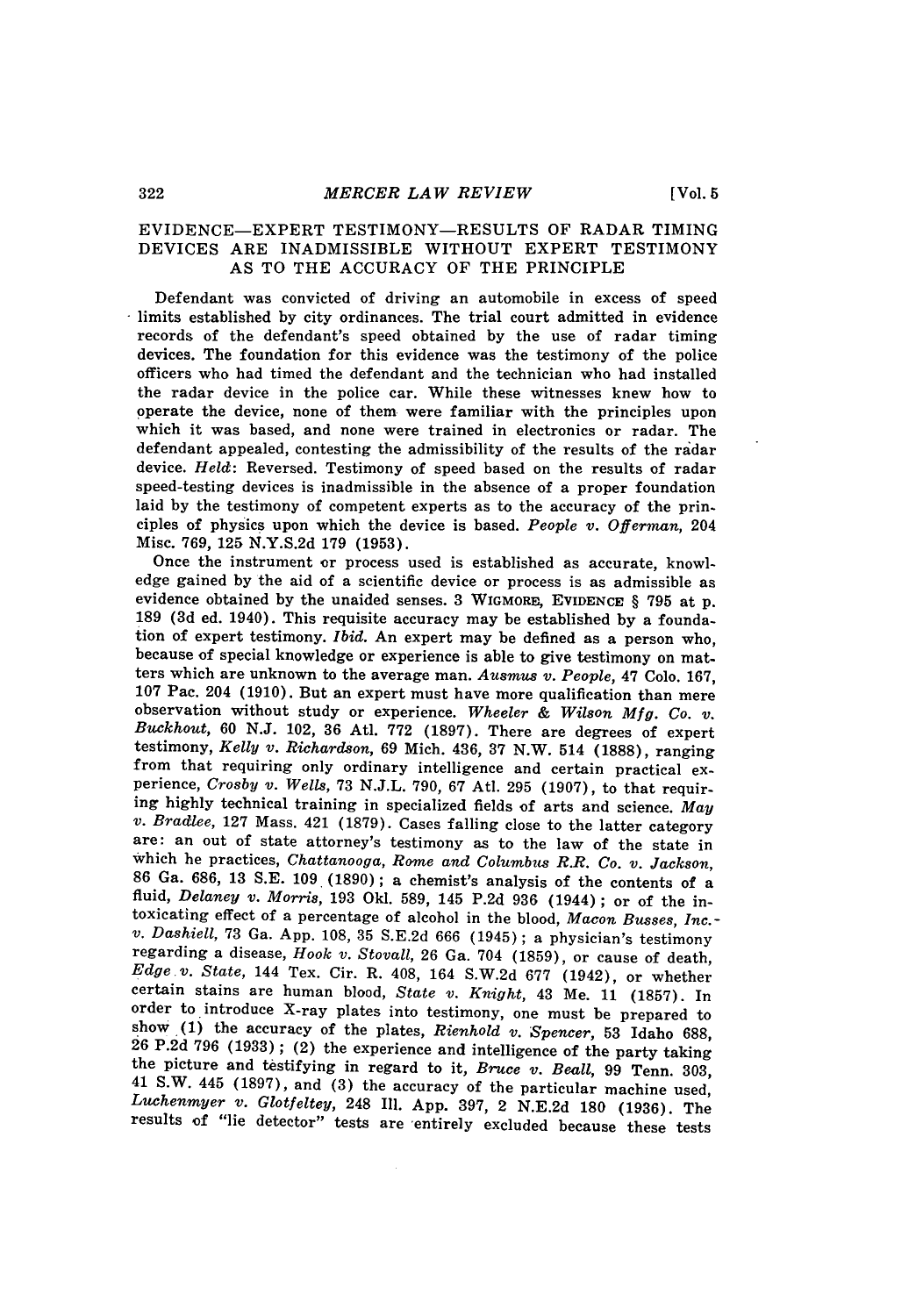have not obtained scientific and psychological recognition sufficient to justify an acceptance of their accuracy **by** the courts. *People v. Forte,* **167** Misc. **868,** 4 **N.Y.S.2d 913 (1938).**

It will be noted from the above cases that while the principles involved in the making of X-ray plates are no longer a question for the courts, it is this very point-the validity of the foundation principles-that is fatal to the admission of "lie detector" results. **A** party introducing evidence obtained **by** the aid of a scientific device must be prepared to prove the accuracy of the principles of science involved. Since the prosecution in the instant case made no satisfactory effort to do this, the court had no choice but to reject the scientific evidence offered. In reversing the lower court, the justice warned against blind acceptance of the accuracy of evidence just because it is labeled "scientific." The point is well made. The modern mind has a tendency to pay homage to the advancements of science **by** accepting without question hypothesis coming even from the very frontiers **of** research. While in general this attitude does no harm, it would be a dangerous addition to the rules of evidence. The principal case is sound. Its theory is a good one to remember when dealing with any scientifically obtained evidence.

## B. **CARL Buicm**

## **MUNICIPAL** CORPORATIONS-FRANCHISE OF **PUBLIC** UTILITY-REQUIREMENT OF **RELOCATING CONDUITS NOT** "TAKING" OF PROPERTY

The City of Macon, acting under power granted **by** State Legislature, closed part of a city street for the purpose of providing a site for construction of a needed addition to the city-operated public hospital. The telephone company, a private corporation, provided service to the community under a special franchise granted **by** the city. In 1946 the telephone company requested and received permission to excavate in that portion of the street now closed **by** the city, and thereafter the cables and conduits in question were placed underground. Because of excavation the city requested that the company remove its cables, and provided a new location for relaying of the facilities one block away from the present site. The company asked compensation for the expenses involved in removing and relocating the cables and conduits, contending that such order is a taking of the franchise right of the company in violation of constitutional provisions. Upon the city's refusal to make payment, the company brought action in the form of declaratory judgment proceedings to determine its rights, if any, to compensation. From judgment for the company, the city excepted. *Held:* Reversed. The company, **by** reason of its franchise and the specific permit to excavate, acquired no indefeasible right to that portion of the street which would entitle it to compensation as against a valid, reasonable exercise of the city's police powers. *City of Macon v. Southern Bell Tel. and Tel. Co.,* **89** Ga. **App. 252, 79 S.E.2d 265 (1953).**

**A** municipal permit is merely a grant of a privilege and does not constitute a contract, and no vested rights are obtained **by** acquiring a permit.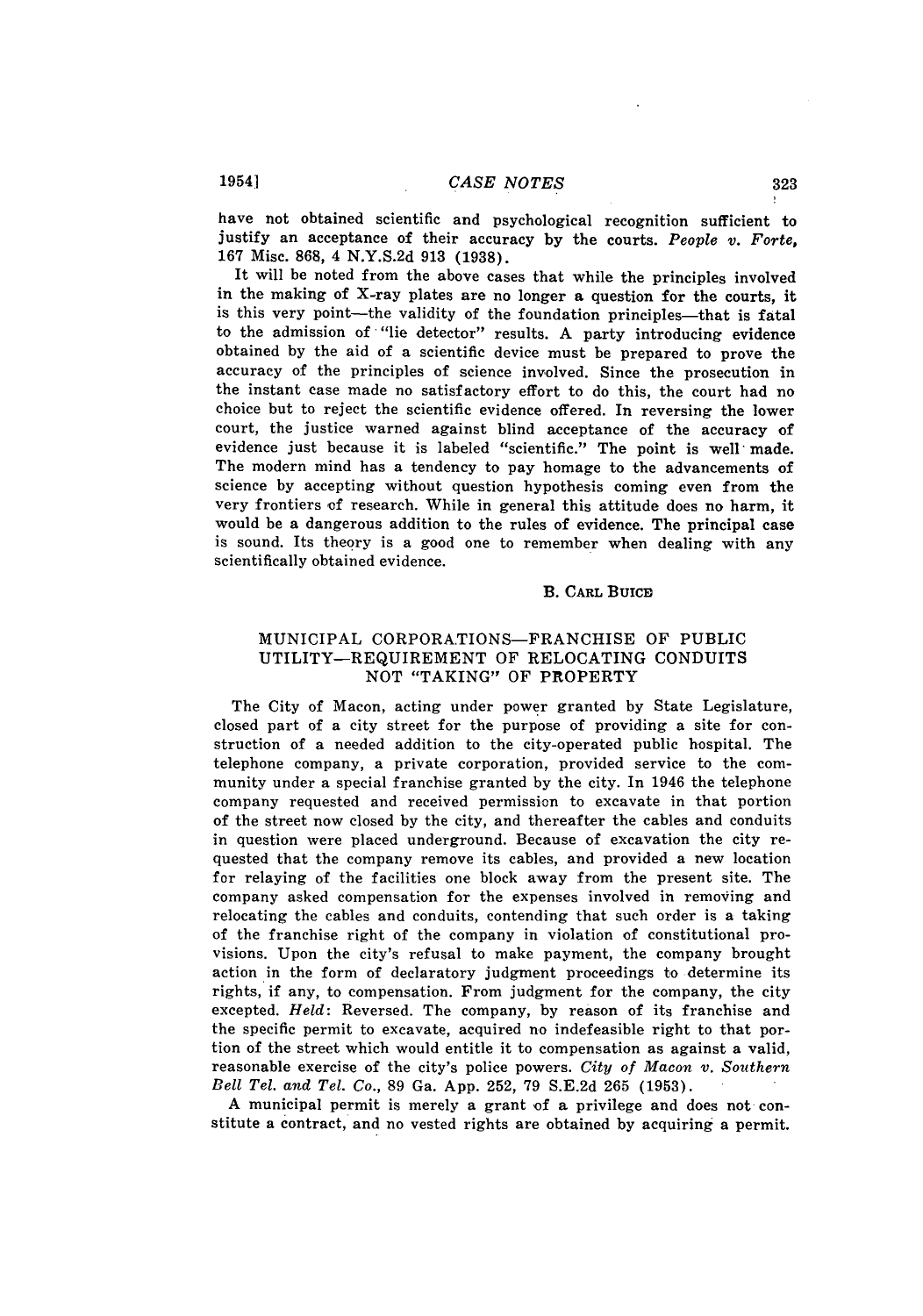*MERCER LAW REVIEW*

*Wilder* v. *Little Rock,* **150** Ark. 439, 234 S.W. 479 (1921). A permit is not property and it may be revoked. *City of Rochester* **v.** *Alcott,* 173 Misc. 87; 16 N.Y.S.2d **256** (1939). Nor does it exempt the holder from the operation of subsequent ordinances and regulations legally enacted by the city in the exercise of its police powers. *C. C. Julian Oil and Royalties Co. v. City of Oklahoma City,* 29 P.2d 952, 167 Okl. 384 (1934). A license has been defined as a mere personal privilege to do acts upon the land of the licensor, of a temporary character, and revocable at the will of the latter. 17 R.C.L., Licenses § **78** (1917). But when the right to use the streets is granted and accepted and all conditions imposed incident to the right performed, it ceases to be a mere license and becomes a valid contract. *City of Texarkana v. Arkansas, Louisiana* Gas *Co.,* 306 U.S. 188, 59 S.Ct. 448, 83 L. Ed. 598 (1939). In American law, a franchise is defined broadly as a special privilege conferred by the government on individuals or corporations and which does not belong to the citizens of a country generally **by** common right. *Tulsa v. Southwestern Bell Tel. Co.,* **75 F.2d** 343 **(C.C.A.** 10th 1935). While the use of a franchise may require the occupancy, or even the ownership, of land, that circumstance does not make the franchise itself an interest in land. *Texas & P. R. Co. v. El Paso,* 126 Tex. **86,** 85 S.W.2d 245 (1935). A franchise, as such, is essentially "property" and will be safeguarded by law in all respects as other property. *City of Wichita Falls v. Kemp Hotel Operating Co.,* 162 S.W.2d 150, 141 Tex. 90 (1942). But though a franchise is. "property" it is not more sacred than other property. *City of Oakland v. Hogan,* 41 Cal. App.2d 333, 106 P.2d 987 (1940). The power to grant franchises to use the streets resides primarily in the legislature. *Savannah &* T. *R. Co. v. Savannah,* 45 Ga. 602 (1872). But not infrequently the courts have confused mere rights and powers which belong to persons and corporations alike, with franchises which inhere in and must emanate from, the state alone. *Woods v. Lawrence County,* 1 Black (U.S.) 386, 17 L. Ed. 122 (1862). A municipality cannot make a general grant to a street railway company of a right to construct its road in any of the streets of the municipality at any time the company desires, since a delegation of the power to determine what streets could be used and occupied for street railway purposes consistent with the public safety and welfare is void. *Logansport R. Co. v. Logansport,* 114 Fed. 688 (C.C.D. Ind. 1902). However, a municipality cannot, under the pretense of regulation as an exercise of its police power, deprive the grantee of a franchise of its property or of any of its essential rights and privileges required under the franchise. *Chicago v. Chicago 0. P. El. R. Co.,* **250** Ill. 486, 95 N.E. 456 (1911). It is elementary that an exercise of the police power in order to be valid must be reasonable. *Western Union Tel. Co. v. Richmond,* **178** Fed. 310 (C.C.E.D. Va. 1909). "Franchises . . . are coming to be regarded, however, not so much as privileges, but rather as functions delegated to private individuals to be performed for the furtherance of the public welfare and subject to public control." 12 McQUILLIN, **MUNICIPAL CORPORATIONS,** § 34.01 **(3rd Ed.** 1950). And the grantee of a franchise to use the streets takes it subject to the right of municipality to make public improvements whenever and wherever the public, interest demands, and if the improvement causes injury to the company, as by re-

324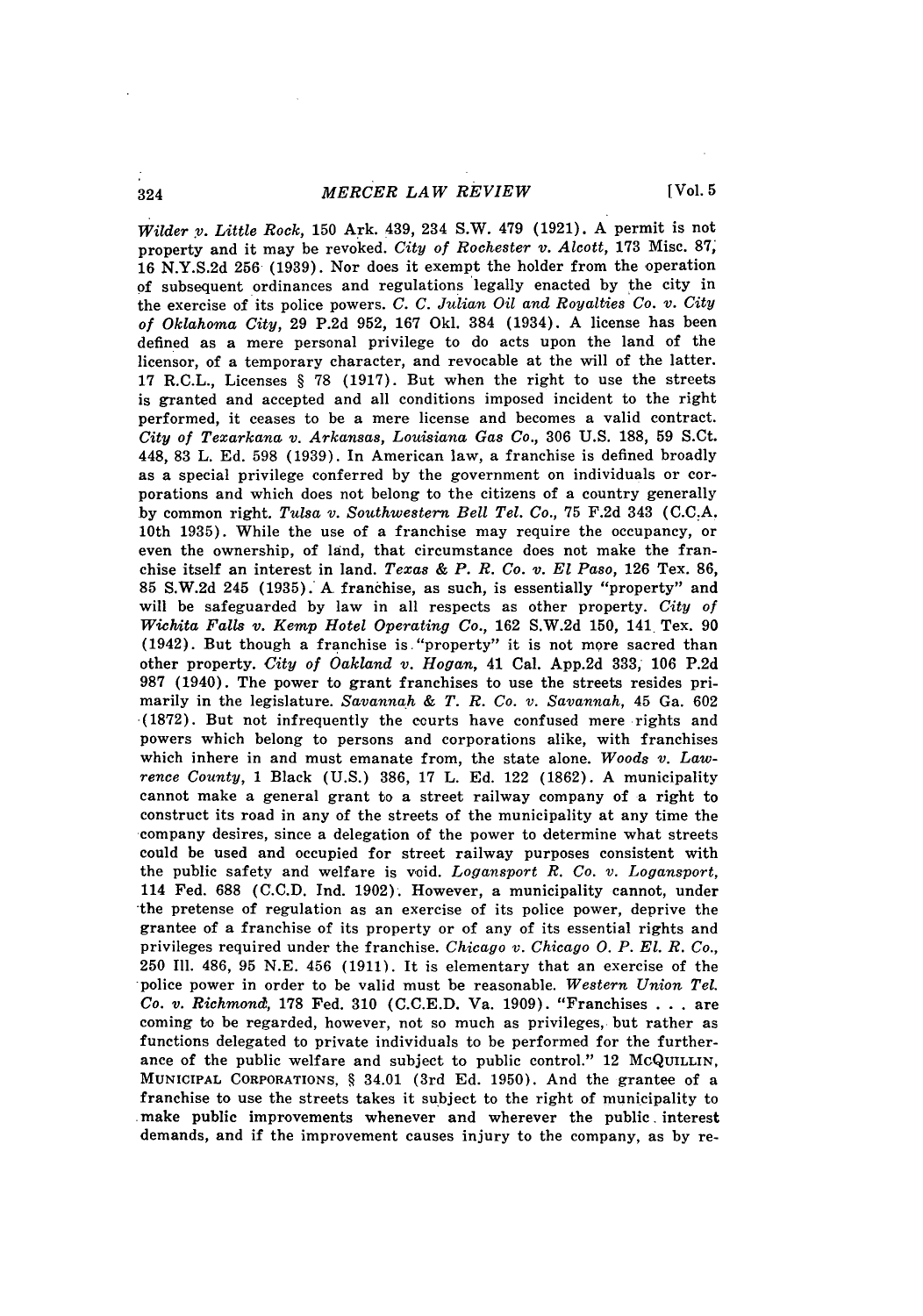quiring it to relay or change the location of its pipes, tracks or poles, or otherwise, the grantee of the franchise cannot recover damages from a municipality because thereof. New Orleans Gas Light Co. v. Drainage *Comm. of New Orleans,* 111 La. 838, 35 So. 929 (1903).

The problem raised by the principal case, that of the interests of private corporations rendering public service versus exercise of governmental police power, has proved vexing. Where the exercise of the police power is demanded by public emergency, or where the action of the state or municipality is clearly arbitrary or proprietory in nature and there is an actual taking or destruction or complete abrogation of a franchise, or contract right, the problem has caused little controversy. It is in the twilight zone between public emergency and arbitrary taking of property that most of the litigation has occurred. What rights, specifically, does the franchise holder gain? What is reasonable exercise of police power? Perhaps the most bothersome tenet of all is the strong desire to be morally fair. But there would seem to be no basic legal error in holding that a franchise right may be reasonably modified where the needs of the community demand. With the steady growth of metropolitan areas and the expectation that cities will continue to expand their suburban boundaries, it is quite possible that the new construction and the enlargement of existing municipal facilities, such as hospitals, schools and streets, will give rise to more frequent conflict between public service corporations and the communities which they serve. Perhaps placing the burden of disruption expenses upon the utility may be offset by the fact that increased metropolitan area gives the light, gas, telephone or railroad company an increased market for its services. The modern trend is toward emphasizing the public service mission of public utilities rather than pecuniary gain to the franchise grantor or grantee. And where, as here, there is no arbitrary discontinuance of the general franchise right, but in fact the city offers and places at the disposal of the telephone company a new location near to the site of the old, it is in principle sound that the company should make the relocation without compensation.

#### **EUGENE** L. HEINRICH

# CONSTITUTIONAL LAW-FREEDOM OF SPEECH-MOTION PICTURE CENSORSHIP

The New York Court of Appeals upheld the censorship of "La Ronde," a motion picture found to be immoral by depicting promiscuity and adultery, under a statute providing for the censorship of moving pictures found to be "obscene, indecent, immoral, or sacrilegious." The case was taken on appeal to the Supreme Court of the United States. *Held:* Reversed. The per curiam decision rendered no written opinion, but the concurring opinion stated that censorship of motion pictures under any circumstances is unconstitutional. *Commercial Pictures Corporation v. Regents of University of the State of New York* ......-U.S **\_...** 74 S.Ct. 286, 98 L. Ed. **235** (1954).

In the same decision, the Supreme Court held unconstitutional an Ohio statute providing as a standard for censorship motion pictures "of a moral,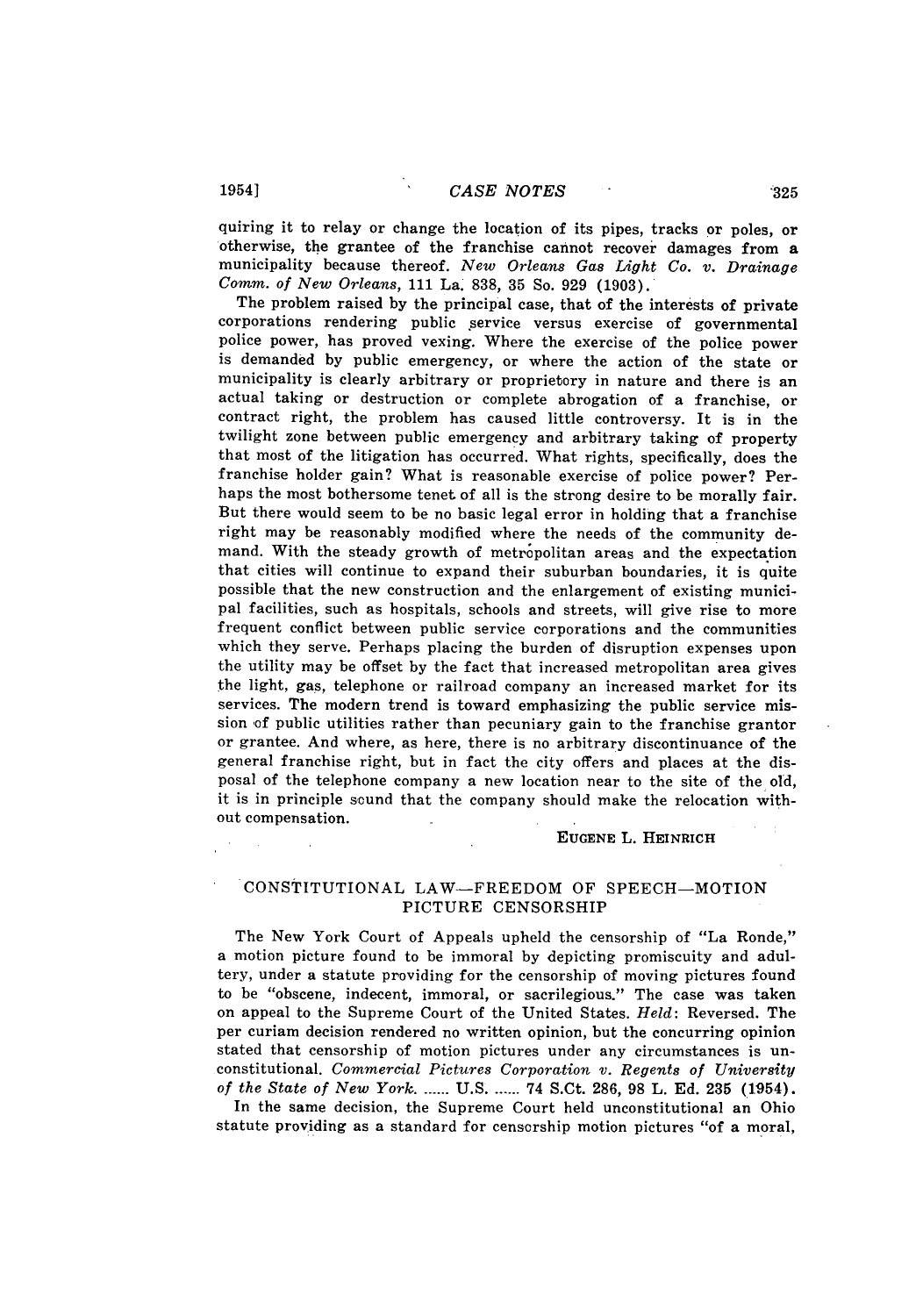*MERCER LAW REVIEW*

eductional, or amusing and harmless character." *Superior Flms, Inc.* v. *Department of Education of the State of Ohio, ....* U.S.....74 S.Ct. 286, **98** L. Ed. 235 (1954). Cited as authority was *Burstyn v. Wilson,* 343 U.S. 495, 72 S.Ct. **777,** 96 L. Ed. 1098 (1952), which held that a New York statute allowing censorship of motion pictures found by the censor to be sacrilegious was unconstitutional under the Fourteenth and First Amendments as placing a prior restraint on freedom of speech without setting an adequate and certain standard to limit the discretion of the censor. Freedom of speech is protected from federal enroachment by the First Amendment, and from state action by the broad interpretation of the due process clause of the Fourteenth Amendment. *Gitlow v. New York,* 268 U.S. 652, 45 S.Ct. 625, 69 L. Ed. 1138 (1925). Motion pictures are not to be denied the protection afforded other modes of expression. *Gelling v. Texas,* 343 U.S. 960, **72** S.Ct. 1002, 96 L. Ed 1359 (1952). Earlier cases treated motion pictures as spectacles for profit, not entitled to freedom of speech protection. *Mutual Film Corporation v. Industrial Commission of Ohio,* 236 U.S. 230, 35 S.Ct. 387, 59 L. Ed. 552 (1915). Newsreels were not entitled to protection. *Pathe Exchange v. Cobb,* 236 N.Y. 539, 142 N.E. 274 (1923). Freedom of speech is not absolute, but subject to the state's police power to protect its citizens when a clear and present danger is created. *Whitney v. California,* 274 U.S. 357, 47 S.Ct. 641, **71** L.Ed. 1045 (1927). **If** the gravity of the evil weighed against its improbability justifies the invasion of the right of speech, the court will find a clear and present danger. *Dennis v. United States,* 341 U.S. 494, **71** S.Ct. 857, 95 L. Ed. 1137 (1951). Speech which is lewd and obscene, profane, or libellous is not protected by the constitution. *Chaplinsky v. New Hampshire,* 315 U.S. 568, 62 S.Ct. 766, **86** L. Ed. **<sup>1031</sup>** (1942). Even libellous speech directed at a large but well defined group, such as the Negro race, is not protected by freedom of speech. *Beauharnais v. Illinois,* 343 U.S. 250, 72 S.Ct. 725, 96 L. Ed. 919 (1952). A person cannot speak with utter disregard for the rights of involuntary listeners in a manner which constitutes a nuisance. *Kovacs v. Cooper,* 336 U.S. **77,** 69 S.Ct. 448, 93 L. Ed. 513 (1949). Blackstone expressed the view that censorship is destructive of a free state. IV *Blackstone, Commentaries* 151-152. Prior restraints are particularly condemned. *Near v. Minnesota,* 283 U.S. 697, 51 **S.** Ct. 625, 75 L. Ed. 1357 (1931). But when an immediate breach of the peace is threatened, the state may prevent or punish. *Feiner v. New York,* 340 U.S. 315, **71** S.Ct. 312, 95 L. Ed. 280 (1951). A restraint on speech at the discretion of an administrator, however, is unconstitutional. *Kunz v. New York,* 340 U.S. 290, **71** S.Ct. 312, **95** L. Ed. 280 (1951). A statute requiring a license for solicitation and leaving to the determination of an administrator what constitutes a religious group is an unconstitutional prior restraint as censorship at the discretion of an administrator. *Cantwell v. Connecticut,* 310 U.S. 296, 60 S.Ct. 900, 84 L. Ed. 1213 (1940). A municipal ordinance creating a board for censorship of motion pictures "prejudicial to the best interests of the people" is unconstitutional; the standard for censorship is too indefinite. *Gelling v. Texas, supra.*

In the *Burstyn* case, *supra,* the court expressly refused to decide "whether a state might censor motion pictures under a clearly drawn statute

326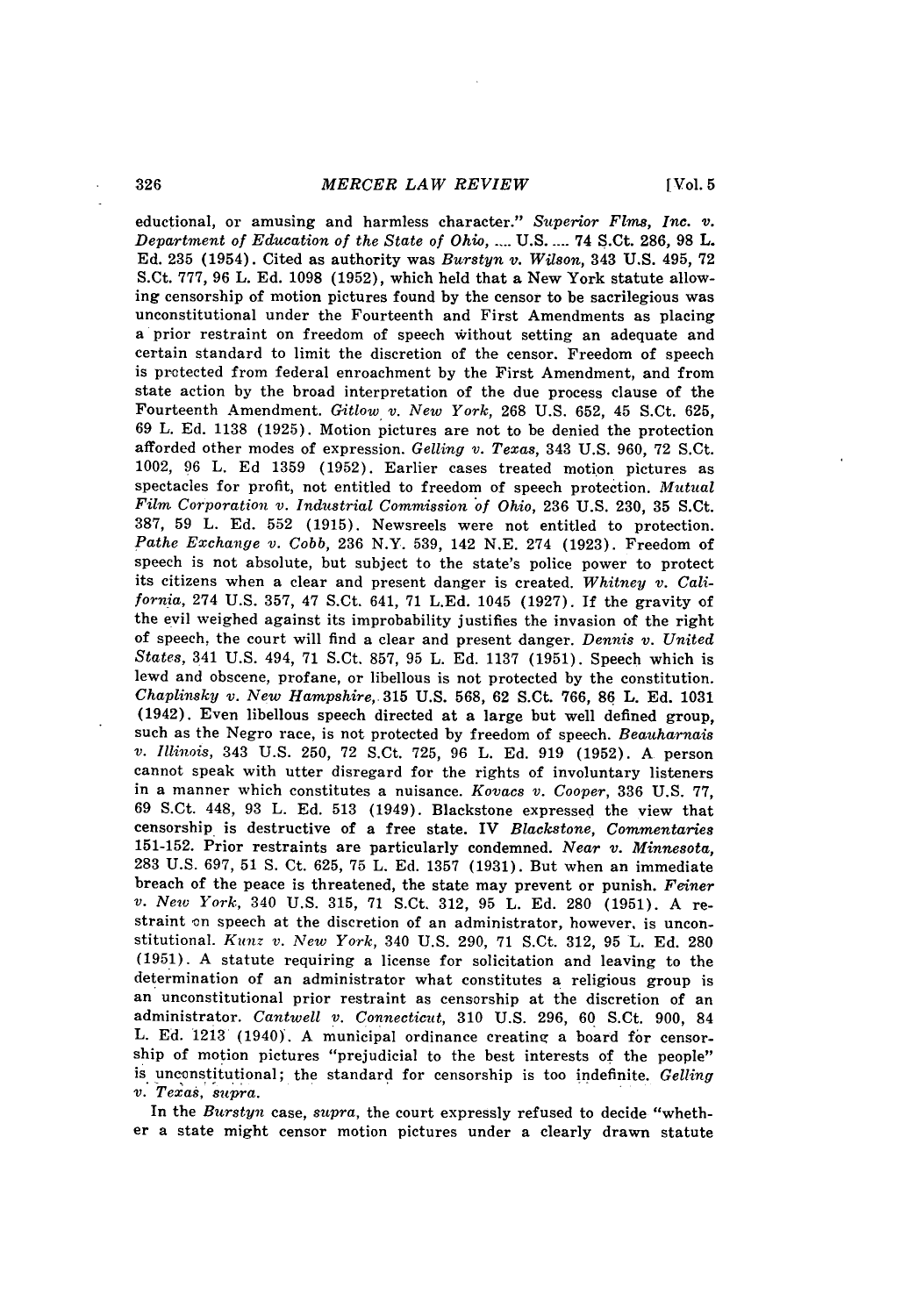designed to prevent the showing of obscene films," leaving the future of censorship precariously uncertain. Since most of the censorship statutes set no definite standard to guide the censor, their fate will probably be that of the statute in the principal case. The courts have been reluctant to allow censorship of the press, since free people fear government control of thought. Motion pictures, having matured from a mere spectacle to a vital means of expressing views and ideas, are now to be given as much protection from censorship as the press. Subsequent punishment, which is not under the arbitrary control of a censor, is less objectionable than censorship, and will surely be used to protect the public morals.

### **JOHN** BEDFORD

# TORTS-SLANDER-ORAL CHARGE OF COMMUNISM ACTIONABLE WITHOUT PROOF OF SPECIAL DAMAGES

Without alleging special damages, plaintiff charged defendant with slandering him by an oral statement that he was a communist. In the presence of a public assembly of 1500 people, defendant made the following charge about the plaintiff, "Don't let that man speak, I know him and he is a communist." The trial court dismissed the complaint on the grounds there was no proof of special damages and the statement did not impute a criminal offense, an existing loathsome disease, or conduct incompatible with proper exercise of business. On appeal, *Held:* Reversed. An oral charge of communism is actionable without proof of special damages. *Joopavenko v. Gavagan,* **67** So.2d 434 (Fla. 1953).

The older definition of defamation concerned statements that would expose plaintiff to hatred, ridicule, or contempt. *Rice v. Simmons,* 2 Harr. (Del.) 417, 31 Am. Dec. 766 (1838). The newer conception of defamation includes, in general, statements about a man to his discredit. *Scott v. Sampson,* L.R. 8 Q.B. Div. 491 (1882). Libel is defamation arising from writing, print, pictures, or signs, and may be maintained without proof of special damages, because of the deliberation and permanency of the publication. *Ajouelo v. Auto-Soler Co.,* 61 Ga. App. 216, 6 S.E.2d 415 (1939). Slander is oral defamation, and to be actionable without proof of special damages must impute a punishable crime or a loathsome disease, or be injurious to trade, occupation or business. *Moore v. Francis,* 121 N.Y. 119, 23 N.E. 1127 (1890). Without proof of special damages, an early exception allowed recovery for oral imputations **of** unchastity in women. *Richter v. Stolze,* 158 Mich. 594, 123 N.W. 13 (1909). Early in the development of the concept of defamation, courts challenged the distinction between libel and slander as to the necessity of proof of special damages in slander. *Thorley v. Kerry,* 4 Taunt. 355, 128 Eng. Rep. 367 (1812). But the principle was considered too well rooted in the law to be ignored. *Baker v. Clark,* 186 Ky. 816, 218 S.W. 280 (1920). Radio defamation has been held slander, under the ordinary definition of slander being oral. *Lynch v. Lyons,* 303 Mass. 116, 20 N.E.2d 953 (1939). Other decisions have sustained libel actions in such circumstances, on the theory of the widespread dissemination of radio broadcases even though oral. *Weglein, v. Golder,* 317 Pa.